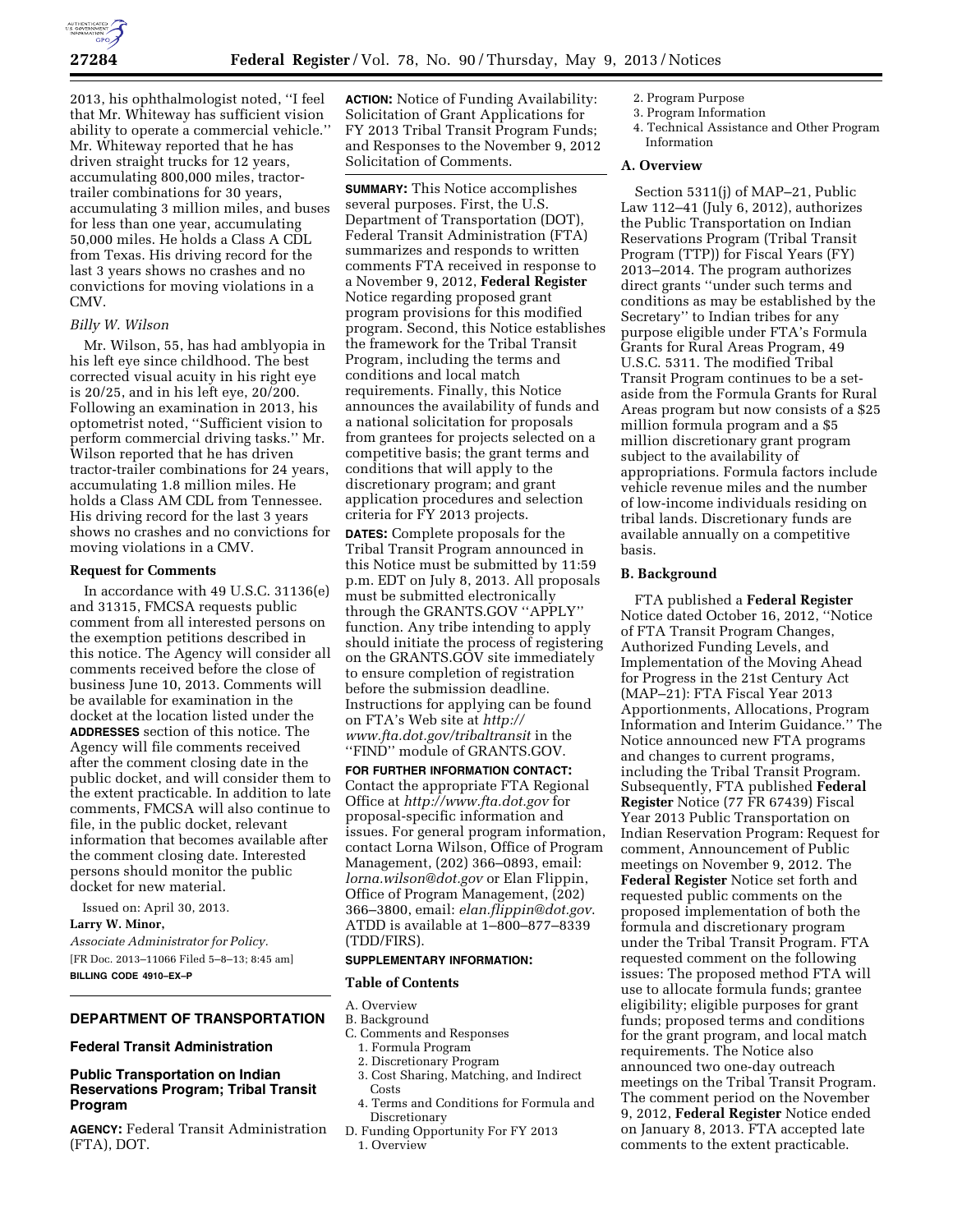# **C. Comments and Responses**

FTA received 28 submissions in response to the November 9, 2012, **Federal Register** Notice and additional oral comments received from the Indian tribes, other stakeholders, and organizations at the two outreach meetings held in November and December of 2012. The 28 submissions contained 250 separate responses. The comments have been divided into the following categories: (1) The process by which FTA should allocate TTP formula funds; (2) eligible applicants and eligible projects under the discretionary program, as well as the establishment of minimum and maximum grant award amounts under the discretionary program and prioritization of projects within the discretionary program; (3) proposed options for local match, and indirect costs (4) the terms and conditions applied to grants awarded under the TTP; and other issues that were not specifically proposed or addressed in the November 9, 2012 **Federal Register** Notice.

The comments received from the Indian tribes, state DOT's and tribal organizations were generally favorable to the proposed implementation of the program and program requirements.

#### *1. Formula Program*

Under MAP–21, the Tribal Transit Program (TTP) distributes \$25 million by a formula apportionment to eligible Indian tribes providing public transportation on tribal lands. FTA publishes an annual apportionment notice that includes program and funding information on all FTA formula and discretionary programs. All formula apportionments are based on congressional appropriations. The FY 2013 full year apportionment notice, includes the formula apportionments (shown in Table 10) for the Tribal Transit Program as modified under MAP–21. The funds shown in Table 10 on FTA's Web site are available for obligation for eligible projects consistent with the Rural Areas Formula program. Further Tribal Transit Program guidance will be included in a new chapter in the upcoming revision of the FTA Circular 9040.1. The Tribal Transit Program formula is described below.

#### i. Statutory Formula

Based on the statutory language in MAP–21, Tribal Transit Program (TTP) funds are apportioned directly to Indian tribes using a three-tier formula. Tiers 1 and 2 use vehicle revenue mile (VRM) data as reported to the National Transit Database (NTD); Tier 3 is based on 2010 U.S. Census data. Consistent with FTA's other formula programs, FTA is required to use the NTD as the system of record for the VRM data for the first two tiers of the formula. Since the inception of the TTP in FY 2006, tribes that receive a cumulative amount of more than \$50,000 in TTP grants have been required to report data to the NTD. Tribes that operate public transportation services, but which have not yet participated in the TTP, are encouraged to file a report to the NTD on a voluntary basis to qualify for inclusion in future TTP apportionments.

The statutory tiers for the formula are: Tier 1—50 percent of the amount made available for distribution by TTP formula, to be apportioned based on VRM as reported to the NTD;

Tier 2—25 percent of the amount made available for distribution by TTP formula, to be apportioned equally among Indian tribes providing at least 200,000 VRM;

Tier 3—25 percent of the amount made available for distribution by TTP formula, to be apportioned to Indian tribes providing public transportation on reservations in which more than 1,000 low income individuals reside. No tribe can receive more than \$300,000 from this tier.

FTA will apportion funds based on these three tiers. A table of formula apportionments will be posted to the FTA Web site coinciding with the publication of this Notice (*[http://](http://www.fta.dot.gov/grants/15105.html) [www.fta.dot.gov/grants/15105.html](http://www.fta.dot.gov/grants/15105.html)*). Compared to the 2012 TTP, the 2013 TTP as authorized by Congress represents an increase in funding from \$15 million to \$30 million. However, since all but \$5 million of the 2013 TTP funds are apportioned by formula, tribal transit operations that received relatively large discretionary grants in the past may see a decrease in funding as 2013 funds are spread over a broader constituency due to the three-tier formula. The actual amount available in FY 2013 is included in FTA's Supplemental Fiscal Year 2013 Apportionments, Allocations, and Program Information.

In the November 9, **Federal Register**  Notice, FTA posted a request for comment on the fiscal year 2013 Public Transportation on Indian Reservations Program (referred to here as the TTP). In this notice (201277 FR 67439) FTA sought comment on specific questions concerning the methodology used to apportion TTP formula funding. Specifically, FTA proposed questions on factors related to the attribution of VRM data and the allocation of formula funding. This Notice responds to the pertinent comments received. FTA also received comments suggesting

alternative approaches to allocating TTP formula funds. However, as the TTP formula is prescribed by MAP–21, FTA does not have authority to implement alternative approaches and therefore, FTA has not addressed those individual comments.

FTA's responses to questions on the TTP formula factors as listed in the November 9 **Federal Register** notice are provided here under the following sections: (ii) VRM; (iii) Service eligibility; (iv) Pro-rated shares for Local governmental agencies; (v) Tier 3 Formula Funding Eligibility; (vi) Eligibility of tribes exempt from NTD reports; (vii) Consolidation of data for Multiple Operators; (viii) Shared reservation apportionment factors; and (ix) Combining of poverty data for multiple reservations.

#### ii. Vehicle Revenue Miles (VRM)

*Should FTA include VRM from Tribes in both the Tribal Transit Formula Program and the Rural Area Formula Program?* 

*Comment:* Fourteen commenters agreed with FTA's proposal to allow VRMs to count in both the Tribal Transit Program and the Formula Grants for Rural Areas Program. According to the commenters, tribes who have provided public transportation for many years under the TTP would receive a substantial decrease of funding under the new formula allocations. Three commenters disagreed with allowing this method of allocation in response to the Illustrative apportionments posted by FTA.

*Response:* Normally, FTA does not allow a single VRM to count twice towards different formulas (e.g., service between a rural area and an urbanized area (UZA) may count towards the Rural Area Formula Program apportionment or the Urbanized Area Formula Program apportionment, but not both). However, FTA will allow an exception under the TTP because the formula refers to ''Indian tribe[s] providing public transportation'' not to where the service is being operated, so a single vehicle revenue mile may be both ''provided by an Indian tribe'' for purposes of the Tribal Transit Formula and also ''attributable to a rural area'' for purposes of the Rural Area Formula. Thus, FTA will count vehicle revenue miles reported by Indian tribes in the NTD towards both the Tribal Transit Formula and towards the corresponding State in the Rural Area Formula.

# iii. Service Eligibility

*When another local government entity pays an Indian tribe to operate service in an off-reservation jurisdiction, should*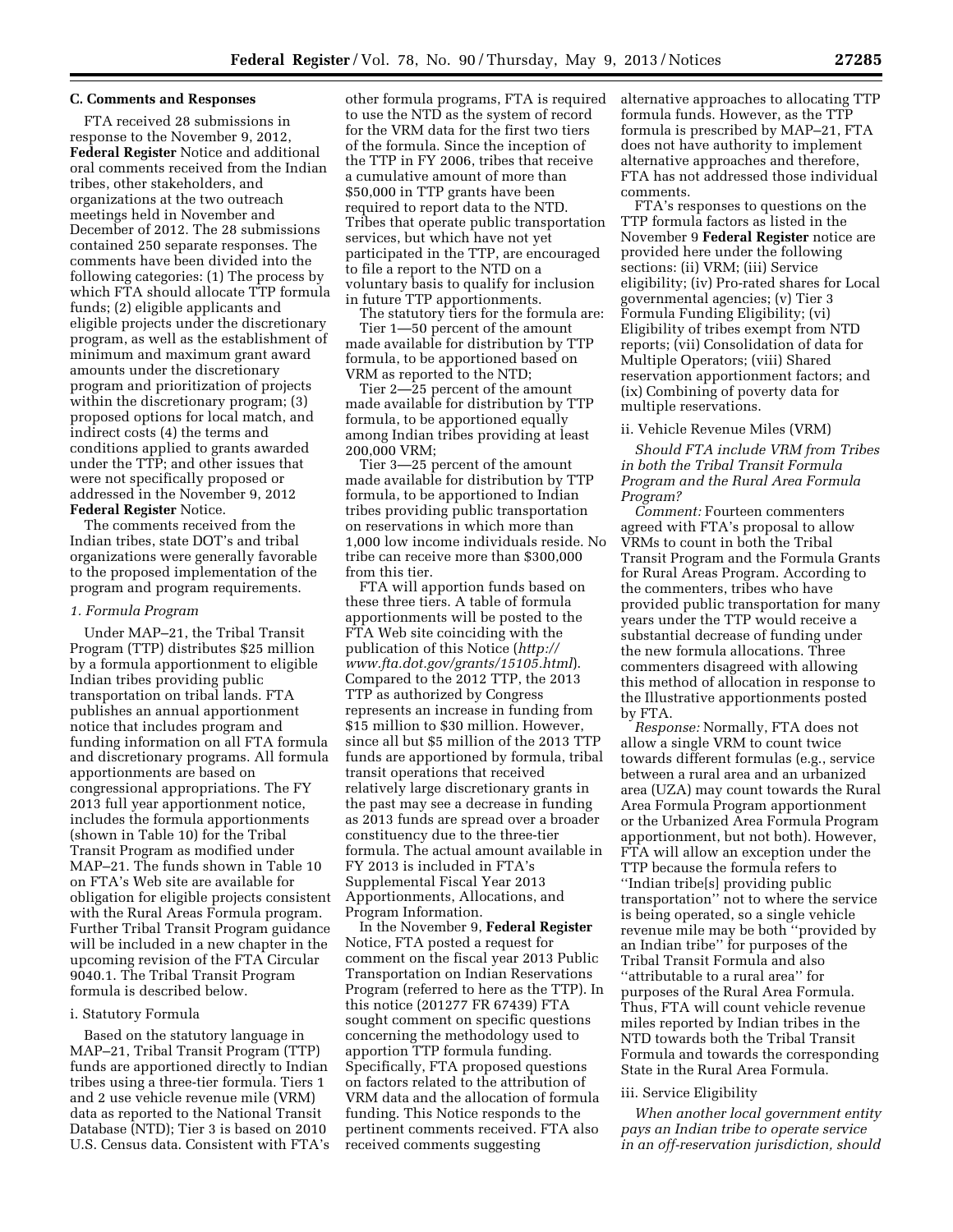# *100% of that service operated by the Indian tribe count towards the Tribal Transit Program formula?*

*Comment:* Out of the 12 comments received by FTA on service eligibility, six commenters were in favor of allowing this service to count towards the TTP formula, four opposed and commented that if an Indian tribe is already being paid by the local government, they should not be paid twice through the TTP. Two commenters were neutral on the subject.

*Response:* FTA will continue to count 100 percent of service operated by Indian tribes towards the TTP apportionment. This interpretation is consistent with ''each Indian tribe providing public transportation service.''

### iv. Prorated Shares for Local Governmental Agencies

*When an Indian tribe pays another local government entity to extend service to the Reservation, should a prorated share of the local government's vehicle revenue miles be counted towards the Tribal Transit formula?* 

*Comment:* Of the 11 comments received, six were in favor of counting these vehicle revenue miles, five opposed stating that FTA should not include local government VRM toward the TTP formula apportionment; one commenter was neutral. Those in favor felt that tribes would benefit from the application of the pro-rated share. One commenter proposed to allow the portion of the entity's VRM that is paid for by the tribe to qualify and to calculate the VRM in proportion to the share of the entity's operating budget provided by the tribe. They felt this approach would be equitable.

*Response:* As suggested, FTA will count a pro-rated share of the operator's VRMs towards the TTP apportionment, based on the portion of the total operating expenses provided by the Indian tribe. This share then would count towards both the Rural and TTP formulas. For purposes of the FY 2013 apportionment, as a result of these comments FTA engaged in a special data collection from impacted Indian tribes to ensure that the full amount of operating expenses provided by the tribe was collected. This is reflected in the final FY 2013 TTP apportionment table.

# v. Tier 3 Formula Funding Eligibility

*Should FTA consider tribes that actually are providing public transportation on Indian reservations when there is no revenue miles reported to the NTD for funding under Tier 3?* 

*Comment:* A large majority of the comments (9 out of 11) stated that FTA should only include Indian tribes in Tier 3 if they previously reported to the NTD. One commenter stated that a tribe who reports measurable results should be rewarded, not those that lack record keeping. Another commenter, responding on behalf of several tribes, agreed with FTA's proposal to only consider Indian tribes that are providing public transportation on Indian reservations and that report to the NTD. The commenter stated that this policy proposal seemed to be required as a matter of fundamental fairness and consistency with Congress' intent in establishing the new TTP funding formula.

*Response:* FTA will consider all Indian tribes that are registered with the NTD for purposes of Tier 3 of the formula funding, even if the tribe did not report any public transportation service provided (e.g. no VRMs); however, the tribe must be engaged in providing public transportation in order to be eligible for formula funding. Specifically, FTA will consider all Indian tribes that are registered with the NTD and are providing public transportation as of October 1st, the first day of the current Fiscal Year, as eligible for Tier 3 of the formula funding for the fiscal year. As a result of this approach, two Indian tribes that were previously identified to receive an illustrative apportionment will not receive a full year apportionment; however, these Indian tribes may be eligible to apply for the discretionary program. Tribes can register to report to the NTD through the NTD Web page (*[www.ntdprgram.gov](http://www.ntdprgram.gov)*) or by contacting the NTD operations center at 888–252– 0963. Reporting to the NTD also allows a tribe to access Tier 1 and Tier 2 funds by reporting the VRM they provide.

vi. Eligibility of Tribes Exempt From NTD Reports

*Should FTA consider allowing Tribal Transit Program grantees who were otherwise exempt from reporting based on grant dollar amount (under \$50,000) be given an opportunity to report to the NTD or to FTA for inclusion in the FY 2013 apportionment?* 

*Comments:* Twelve of fourteen commenters were completely in favor of including data from previously exempt tribes in the formula apportionment. Two commenters felt that exempt Indian tribes could be included only if all current grantees were fully funded, and if VRM for the new tribes is verifiable.

*Response:* As noted above, FTA will only include Indian tribes that report to

the NTD in the formula apportionment. Any tribe, exempt or not, can report to the NTD on a voluntary basis in the future and so qualify for consideration in the formula program. The majority of the exempt grantees (those with grant amounts under \$50,000) received planning grants only to develop new transit services and therefore, FTA does not expect that they have VRM to report. Absent a registration in NTD and absent VRM to report, the tribe is not included in formula program, but could be eligible under the discretionary program. If the Indian tribe begins reporting to the NTD now, it will be eligible to receive funds in the FY 2014 apportionment.

vii. Consolidation of Data for Multiple **Operators** 

*For Indian tribes that have multiple operators, should FTA consolidate the service data for all operators into a single apportionment?* 

*Comment:* Eleven of the 12 commenters agree that FTA should consolidate the service data for all operators into a single apportionment for Indian tribes that have multiple operators. One commenter agreed with an exception that the consolidation of service data should occur in consultation with the Indian tribes.

*Response:* FTA will consolidate the data into a single apportionment in consultation with the tribal communities affected by this policy.

viii. Shared Reservation Apportionment Factors

*For Indian tribes that share lands identified by the US Census Bureau, such as in Oklahoma, how should FTA conduct the apportionment of funds?* 

*Comment:* Many Indian tribes commented on the question of how FTA should conduct the apportionment of funds amongst tribes who share reservation lands. The commenters identified four areas for FTA's consideration; (a) the need for FTA to develop a fair and consistent process to count VRM, population, and factors that constitute tribal land and to ensure that this process included the consultation of the Indian tribes. One commenter suggested that FTA utilize the same process for splitting transit shares as is utilized by Native American Housing Assistance and Self Determination Act population figures; (b) for Indian tribes that share lands, ensure that there is no double-counting of VRM or persons with incomes below the poverty line so that there is a fair outcome; (c) FTA's needs to be more consistent in the use of terms such as ''tribal lands'', ''reservations'', and ''tribal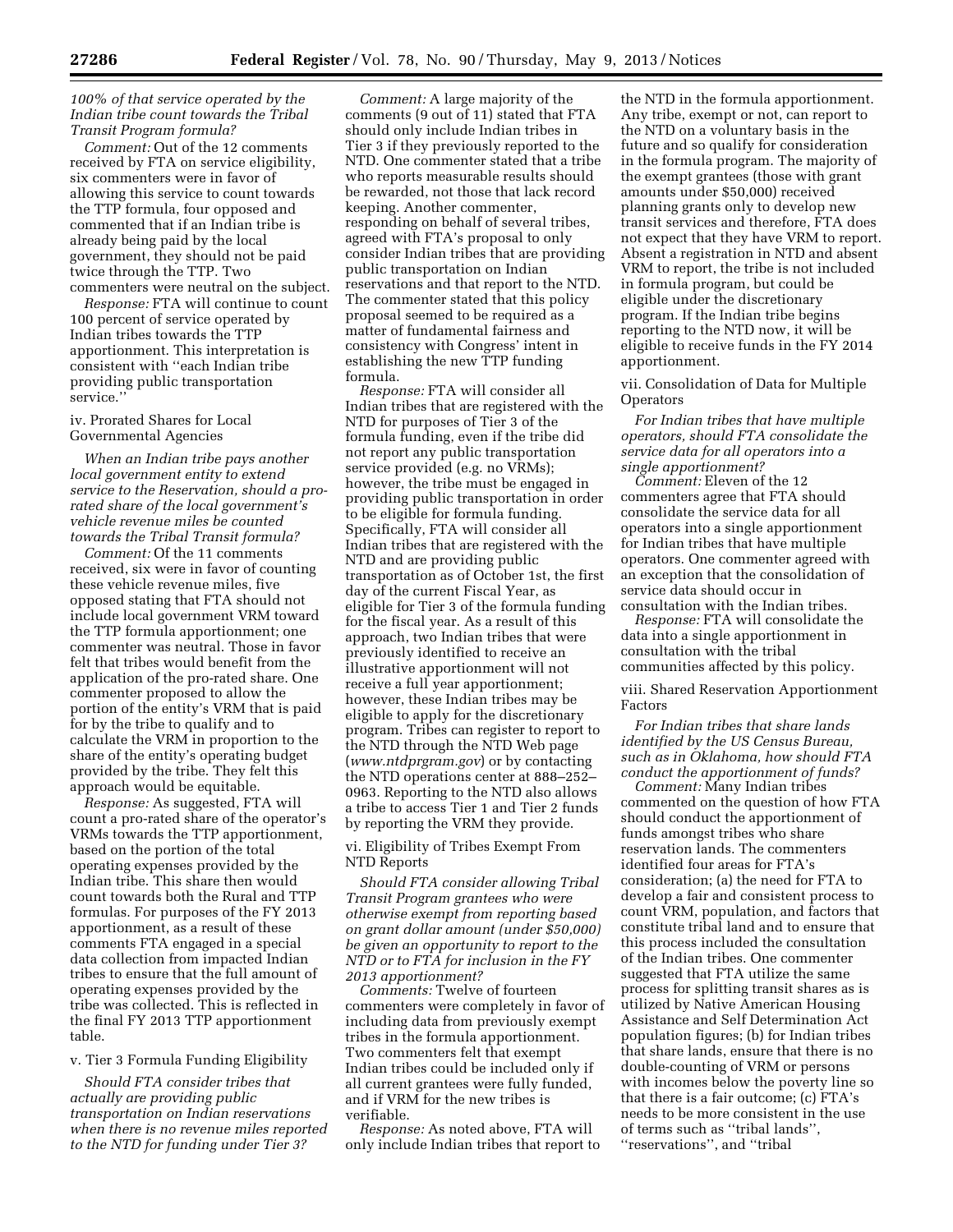communities''. They are not the same and FTA usage prompted confusion among the readers; (d) commenters indicated that there is a single Indian tribe providing public transportation services in each of the shared reservation areas.

*Response:* FTA found three instances where more than one Indian tribe shares a tribal area as identified by the U.S. Census Bureau. For TTP formula apportionments, the population of lowincome individuals in the shared areas will be attributed to the Indian tribe that provides public transportation for that area. NTD staff has contacted the Indian tribes involved to determine which tribe provides that service and has included the count of low-income residents of that shared area in with the count for the providing an Indian tribe's other tribal lands for formula apportionment calculations.

# ix. Combining of Poverty Data for Multiple Reservations

# *In some instances, tribal operators may serve multiple reservations. Should FTA combine poverty data for all reservations served into a single apportionment?*

*Comment:* Many of the commenters agreed that FTA should consolidate the service data for all tribes served by an operator into a single apportionment. Several commenters suggested that FTA must ensure that there is agreement amongst Indian tribes for distributing the apportionment fairly. One commenter disagreed and suggested that FTA allocate poverty data to the Indian tribe only and subsequently allow the Indian tribe to reallocate funds to its operators.

*Response:* FTA will combine the data from the U.S. Census Bureau of multiples Indian tribes served by a single operator for purposes of the apportionment. In some cases, a single entity may represent multiple Indian tribes, only some of which are directly served by the sponsored public transportation service. In these cases, FTA will not combine the Census Data for any Tribal Lands that are not served at all by the public transportation service—only the Census data for Tribal Lands at least partially served by the public transportation service will be included. FTA proposes to let the tribal recipients then allocate these funds to sub-recipients according to local policy. This is consistent with FTA policy for other grant programs. FTA will provide technical assistance with this process upon request.

# *Other Comments*

Indian tribes also offered recommendations and changes to FTA's proposals based on their unique perspective and experience in providing public transportation on Indian reservations. More specifically, representatives of the Alaska tribes expressed concern regarding distinctions between federal land and boundary issues. To the extent permissible by statute, FTA considered the comments and developed a formula program inclusive of all Indian tribes.

## *2. Discretionary Program*

Under MAP–21, the Tribal Transit Program (TTP) makes \$5 million available to be allocated annually on a competitive basis and subject to the terms and conditions as established by FTA. With the presence of a formula program, which provides reliable and stable funding to many of Indian tribes and a much smaller discretionary program than in past years, FTA has established a new discretionary program as reflected in the responses to comments below. However, there will be some exceptions in the first year (FY 2013) of the discretionary program as noted in the NOFA section of this notice.

# i. Eligibility

The November 9, 2012 **Federal Register** Notice posed the following questions for comment: *(a) Should eligible applicants under the discretionary program be restricted based on the availability of formula funds? (b) If the discretionary program should be restricted, should applicants and projects be limited based on the amount of formula allocation received*?

*Comment:* Many (sixteen) Indian tribes commented that there should be no restriction on who can apply for discretionary funds, and FTA should not tie eligibility of the discretionary program to that of the availability of the formula funds. Many Indian tribes were concerned that their formula allocation was insufficient to sustain service. Indian tribes also commented that those who received small amounts of formula funds be given an opportunity to apply for discretionary funds. Eight tribes commented that Indian tribes who received Tier 2 funds under the formula should not be eligible to apply for discretionary funds. One Indian tribe commented that the discretionary program should be based on the merit of the proposal, while another Indian tribe commented that a limit on applicants might be needed due to the limited amount of funding under the

discretionary program. One Indian tribe commented that only recipients of Tribal formula apportionments (5311(c) grantees) should be eligible for funding under the discretionary program; another Indian tribe commented the discretionary funds should serve as a complement to the formula allocation.

*Response:* FTA will permit all federally recognized tribes to apply to the discretionary program with no limitations related to the availability of formula funds. Recipients of formula funds may apply for discretionary funds. We encourage Indian tribes to apply for discretionary funds regardless of whether they received a formula allocation. Further, FTA reminds Indian tribes and states that the receipt of either formula or discretionary TTP funds does not preclude the receipt of section 5311 Rural Area formula funds. In fact, the funds are not intended to supplant other federal funding and Indian tribes are encouraged to seek section 5311 funds from State Departments of Transportation.

*(a) Should a portion of discretionary funds be set aside for: Start-up projects, planning projects or expansion of services? (b) Should operating assistance continue to be eligible under the discretionary program? If so, what type of operating expenses?* 

*Comment:* Many Indian tribes commented that discretionary funds should be set aside for certain projects such as: Start-ups, planning projects, and expansion of services. One Indian tribe commented that discretionary funds should be set aside for planning and start-up projects only, while two Indian tribes commented that only capital projects have set aside funds and priority only be given to Indian tribes with CNG bus fleets. However, two Indian tribes commented that there should be no set aside projects under the discretionary program. Several Indian tribes commented that FTA should continue to allow operating assistance to be eligible under the discretionary program. Tribes stated that operating expenses including maintenance of vehicles, salaries, operating costs of equipment and facilities, and fuel should be eligible expenses under the program. Numerous Indian tribes indicated that formula funds were inadequate to operate a system and they would need to apply for discretionary funds to cover the costs of operating. A small number of Indian tribes commented that operating should not be eligible under the discretionary program.

*Response:* Starting in FY 2013, FTA is limiting eligible projects under the discretionary program to the following: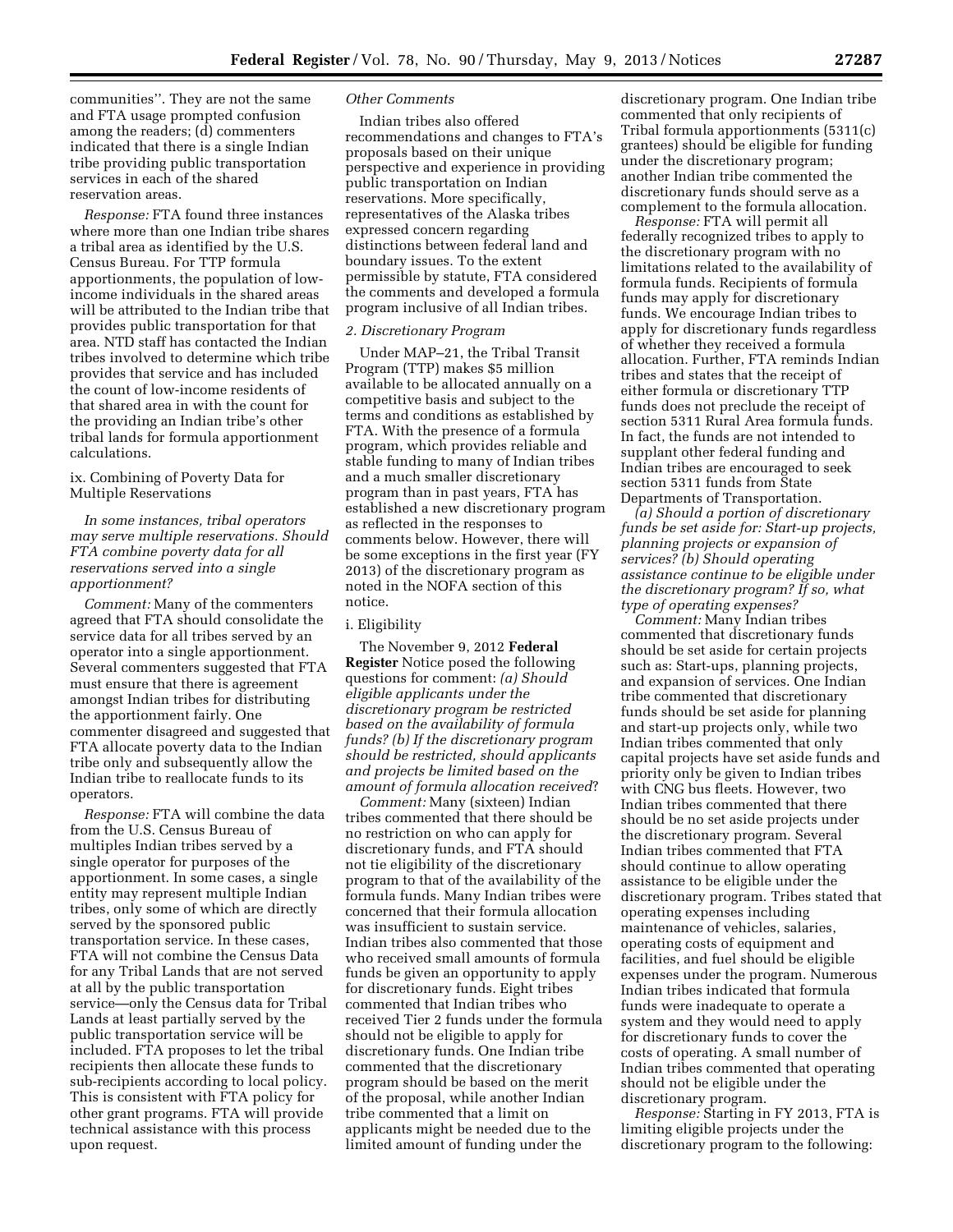planning; operating for start-up systems only (with one exception for FY 2013); and capital for start-up services, replacement or expansion. FTA is aware that planning, operating, and capital activities are vital parts of Indian tribe's transportation systems and infrastructure. As a result, planning grants will continue to remain eligible. FTA also acknowledges that new tribal transit systems (e.g. start-up systems, services) need a funding source to seek funds for start-up operations and capital equipment needs for those services. FTA is striving to balance these needs with the fact that it wants to ensure that Indian tribes can operate transportation services without depending on discretionary funds, particularly given the limited amount of available discretionary resources. Therefore, general operating assistance will no longer be eligible under the discretionary program under MAP–21, except in limited circumstances in FY 2013 as described in Section D of this Notice. Indian tribes now have a reliable source of funding available through the formula allocation, in addition to possible section 5311 or State formula funds, to maintain existing operations and/or expand current services. Capital, for any type of eligible transit project (e.g. start-up, replacement, or expansion) will continue to be eligible under the program.

## ii. Funding Prioritization

*Should FTA prioritize projects for funding as a part of the evaluation criteria? If so, what factors should be used to prioritize projects (continuation services, start-ups (new services), matching funds, etc.)?* 

*Comment:* Numerous Indian tribes who commented on funding prioritization suggested prioritizing expansion of services, continuation of services, and projects for which the Indian tribes can provide local match. A few Indian tribes stated FTA should allow Indian tribes to prioritize based on their own needs. Another Indian tribe stated that projects should not be prioritized based on project type, but rather, FTA should use vehicle revenue miles as an evaluation criterion and prioritize based on past service effectiveness; one tribe stated that prioritization should occur to ensure that those Indian tribes with the greatest needs are funded.

*Response:* FTA will not set funding priorities, however many Indian tribes commented that certain types of projects were needed, such as capital, operating and planning. FTA addressed this suggestion by permitting all of these categories to remain eligible under the

program, with some limitations such as operating, which will now be limited to start-up systems only, except in FY 2013.

# iii. Grant Award Amount Limitation

*Should FTA establish minimum and maximum grant awards to ensure that grant funding is large enough to aid Indian tribes?* 

*Comment:* Many Indian tribes commented that there should be a minimum or maximum grant award amount under the discretionary program. There were various amounts suggested by the Indian tribes; one Indian tribe commented that the maximum grant award should be \$1,000,000, while another Indian tribe commented that there should be a minimum grant award amount of \$50,000. Other Indian tribes commented that the establishment of a minimum and maximum grant award might be too rigid for expansion of services and new services, and planning projects should be limited to a certain number of awards with a maximum award amount set. However, a few Indian tribes commented that there should be no minimum or maximum established.

*Response:* With the exception of planning awards, there will be no set minimum and maximum grant award amount. Planning grants will continue to be set at a maximum of \$25,000. FTA will fund eligible projects based on the merit of the application and the Indian tribe's ability to successfully address all evaluation criteria.

### *3. Cost Sharing, Matching, and Indirect Costs*

*(a) Should FTA require an 80/20 Federal/local match for tribes for both capital and operating assistance under both the formula and discretionary? (b) Would an 80/20 match present a financial burden on tribes? If so, is there a proposed match amount that would be less burdensome?* 

*Comment:* Many Indian tribes commented that FTA should not require a local match. Ten Indian tribes commented that a local match should be required. Some Indian tribes commented that if a local match were to be imposed under the programs, a 90/ 10 match would be less burdensome than the proposed 80/20 match. Tribes who commented that FTA should require a local match stated that matching funds are a key component in building and maintaining a committed and financially responsible transit system; one Indian tribe commented that a match requirement would encourage Indian tribes to seek other sources of funding. Several Indian tribes

commented that those tribes who could provide a local match be given priority for funding when selecting discretionary projects.

*Response:* Historically, this program required no local match. Under MAP– 21, FTA will require a minimum local match of 10 percent under the discretionary program only, unless a tribe demonstrates a financial hardship. FTA will not require a local match for any of the funds distributed by formula. The local match under the discretionary program will apply to both capital and operating expenses. However, there will be no local match required for planning grants. FTA encourages Indian tribes to seek other sources of funding that are available to support public transportation services, as well as demonstrate commitment to the projects. Sources of local match include the following: Undistributed cash surpluses, a replacement or depreciation cash fund or reserve, a service agreement with a State or local social service agency or a private social service organization, or new capital; Local match may be derived from amounts appropriated or otherwise made available to a department or agency of the Government (other than the U.S. Department of Transportation) that are eligible to be expanded for transportation. However, local funds may be derived from amounts made available to carry out the Federal Lands Highway Program established by Section 204 of Title 23. Other U.S. DOT program funds are not eligible as match.

*Should FTA retain the condition that indirect costs not exceed 10 percent of each Tribal Transit grant award under MAP–21?* 

*Comment:* Many Indian tribes commented that 10 percent was an acceptable indirect rate for TTP grant awards. One Indian tribe suggested a rate of 2 to 5 percent; another Indian tribe commented that when a tribe has negotiated an indirect cost rate with the Department of Interior's National Business Center, that rate applies to other federal agencies awarding grants to the Indian tribe. This tribe also commented that an indirect rate of 10 percent may be feasible for larger Indian tribes but not for smaller Indian tribes.

*Response:* Under the discretionary program, and consistent with past practices, eligible indirect costs will be limited to 10 percent of each Tribal Transit grant award. This will ensure the limited discretionary resources are spent on tangible transit services and equipment. Under the formula program, Indian tribes should follow FTA's guidance on charging indirect costs to the grant. This guidance can be found in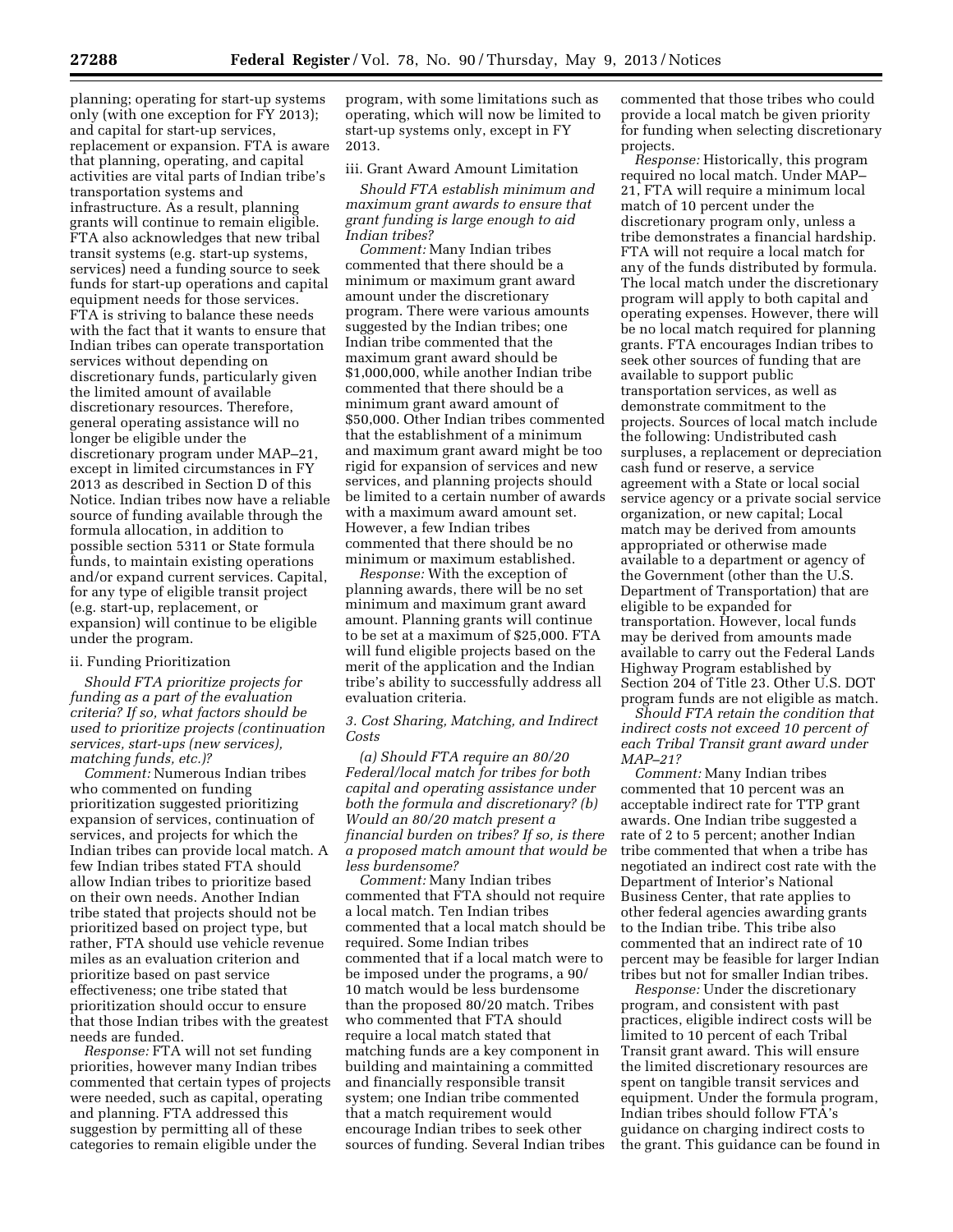FTA Circular 5010.1D, Chapter VI, Section 6, dated November 1, 2008. Indian tribes must have approved cost allocation plans and rates in order to charge indirect costs to the formula grant.

### *4. Terms and Conditions for Formula and Discretionary*

Section 5311(c) of Title 49 U.S.C., as amended by MAP–21, provides that available funds shall be apportioned for grants to Indian tribes, ''under such terms and conditions as may be established by the Secretary.'' The term ''Secretary'' in this provision refers to the Secretary of Transportation. The Secretary of Transportation possesses the authority to limit the applicability of certain substantive and procedural requirements that are set forth in Title 49 (Transportation) of the United States Code. This includes the Federal transit assistance provisions in Chapter 53 (Public Transportation) of Title 49, which are administered by FTA. To the extent permitted by law, and recognizing the unique status and autonomy of Indian tribes, FTA established the terms and conditions to balance the objectives of this program, which directly benefit transit projects for Indian tribes, with other national objectives (e.g., safety) that are important not only to Indian tribes but also to the general public. The Secretary of Transportation, however, does not possess the authority to limit the applicability of government-wide grant requirements (commonly referred to as crosscutting requirements) that apply to all Federal grants. Therefore, all crosscutting requirements, including the Common Rule, apply to the TTP.

FTA received 54 comments on the following Terms and Conditions FTA proposed to apply to Tribal Transit Program: 1. Common Grant Rule (49 CFR Part 18), ''Uniform Administrative Requirements for Grants and Cooperative Agreements to State and Local Governments.'' 2. Civil Rights Act of 1964; 3. Section 504 and Americans with Disabilities Act of 1990 (ADA) requirements in 49 CFR Parts 27, 37, and 384; 4. Drug and Alcohol Testing requirements (49 CFR Part 655); 5. National Environmental Policy Act; 6. Charter Service and School Bus transportation requirements in 49 CFR Parts 604 and 605; 7. National Transit Database (NTD) Reporting requirement; 8. Bus Testing (49 CFR 665) requirement; 9. Buy America requirements (49 CFR Part 661); 10. MAP–21, Section 5329 Agency Safety Management Plans; and 11. Transit Asset Management Provisions Transit Asset Management.

*Comment:* Two commenters, representing several Indian tribes, suggested requiring Indian tribes to comply with aspects of the Common Grant Rule for a transit grant causes confusion and hardship, and requested that FTA revisit its application of this rule and exercise its authority to interpret the rule in a manner that is consistent with the Indian Self-Determination and Education Assistance Act (ISDEAA) and Section 3 of Executive Order 13175.

*Response:* The U.S. Department of Transportation's Common Rule, which is codified at 49 CFR part 18, incorporates many Federal cross-cutting statutory requirements, but it also implements cost and property management standards established by the Office of Management and Budget which apply to all Federal assistance programs. Thus, FTA considers U.S. DOT's Common Rule to be in the nature of a crosscutting requirement, which should not be waived. In addition, Section 3 of Executive Order 13175, ''Consultation and Coordination with Indian Tribal Governments'', provides in relevant part that Federal agencies shall adhere to the principles in Executive Order 13175 ''to the extent permitted by law''. Thus, because ISDEAA applies only to the U.S. Department of the Interior and the U.S. Department of Health and Human Services, FTA is not permitted to apply or waive requirements as permitted by two other Federal departments under ISDEAA.

*Comment:* FTA received four comments suggesting that FTA not require Indian tribes to comply with FTA-program-specific Civil Rights guidance. One commenter suggested that FTA clarify in the Master Agreement that Tribal Employment Rights Office (TERO) laws and ordinances consistent with Federal statutes do not violate the Civil Rights Act of 1964.

*Response:* FTA acknowledges exemptions and preferences afforded to Indian tribes under Federal law and regulations. Thus, with respect to a tribal employment rights ordinance, as Indian tribes or their contractors are authorized by statute to include Indian preference in employment on projects located on or near reservations, the nondiscrimination provision in Title VII of the Civil Rights Act of 1964 would therefore not be applicable to Indian tribes. (*See* 42 U.S.C. 2000e-2(i)). The same approach would apply to any other exemption or preference that might be afforded to Indian tribes under Federal law.

Unless Indian tribes are specifically exempted from civil rights statutes, compliance with civil rights statutes will be required, including compliance with equity in service. However, FTA does not require Indian tribes to comply with FTA program-specific guidance for Title VI.

*Comment:* Three Indian tribes agreed that FTA should apply ADA to the TTP. However, one commenter noted that FTA acknowledge the specific exemption of tribes under the ADA.

*Response:* Title I of the ADA exempts Indian tribes under the definition of ''employer'' and Title VII of the Civil Rights Act of 1964 also specifically exempts Indian tribes under the definition of an ''employer''. However, Titles II and III of the ADA are silent with regard to Indian tribes obligation to provide services and benefits to ADA eligible tribal members and/or Indianoperated public accommodations. In addition, Section 504 and ADA requirements in 49 CFR parts 27, 37, and 38 are government-wide requirements that apply to all Federal programs and will continue to apply under the TTP.

*Comment:* Three commenters support FTA's application of Drug and Alcohol Testing to the TTP. One commenter disagreed and stated that existing tribal Drug and Alcohol Free Workplace Policy instated by tribal leadership should suffice.

*Response:* FTA will apply Drug and Alcohol Testing requirements (49 CFR part 655). This requirement addresses a national safety issue for operators of public transportation.

*Comment:* FTA received three comments in support of FTA applying the requirements of the National Environmental Policy Act (NEPA) to the TTP.

*Response:* The National Environmental Policy Act is a government-wide requirement that applies to all Federal programs and will apply to the TTP.

*Comment:* Three commenters agreed that Charter and School Bus transportation requirements apply to the TTP. However, one Indian tribe requested that some of the Regional Transit Authority (RTA) member tribes operate casino shuttles and charters, as well as school buses that are essential components of their transit systems. One commenter suggested that FTA consider whether a waiver of this restriction is appropriate under the provisions of Executive Order 13175 in light of the special transportation needs and situations of rural tribal communities. Another commenter stated that Charter Service and School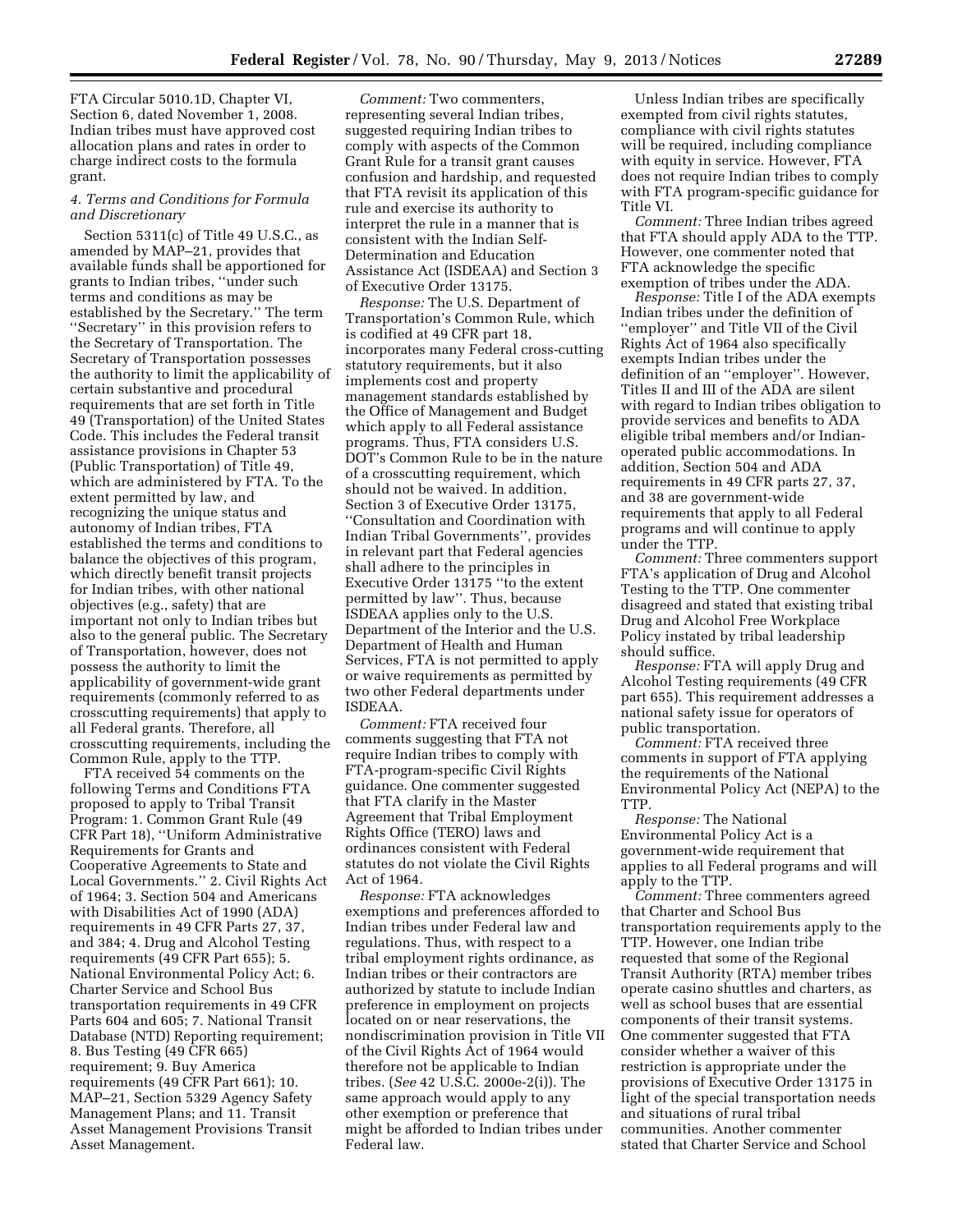Bus requirements should apply for services of that type primarily to preserve safety of travel. As a caveat, however, the Indian tribe recognized that services in rural areas that qualify as Human Services Organizations currently lack the funding and expertise to maintain certification.

*Response:* The definition of ''public transportation'' in 49 U.S.C. 5302 specifically excludes school bus transportation and charter service, and MAP–21 did not substantively alter this definition. Thus, TTP grantees may not provide or accommodate school bus transportation or charter service with FTA-funded vehicles or facilities except in accordance with regulatory exemptions or exceptions. Therefore, the Charter Service and School Bus transportation requirements in 49 CFR parts 604 and 605 will continue to apply. However, FTA agrees with the comment and acknowledges that grantees, including TTP grantees, may continue to provide charter service to clients of a Qualified Human Service Organization, as defined at 49 CFR 604.3(q) and in accordance with the provisions of 49 CFR part 604, subpart D.

*Comment:* Three commenters agreed that FTA apply NTD reporting requirement to the Tribal Transit Program.

*Response:* 49 U.S.C. 5335 requires NTD reporting for all direct recipients of section 5311 funds. The TTP is a section 5311 program that will provide funds directly to Indian tribes and this reporting requirement will therefore apply. In addition, the data reported to the NTD will be used in the annual formula apportionment for this program.

*Comment:* Two commenters agreed that Bus Testing safety and operational standards should apply to the TTP.

*Response:* FTA agrees with the comment. To ensure that vehicles acquired under this program will meet adequate safety and operational standards, FTA's Bus Testing requirements (49 CFR 665) will apply.

*Comment:* Three commenters disagree with FTA applying Buy America law to the TTP. One commenter stated that there were situations that would prohibit an Indian tribe from meeting the requirement and the current waiver provisions may not be adequate to address specific tribal transit situations. One commenter strongly agreed that any major procurements funded under this program be ''Buy America'' compliant.

*Response:* FTA did not apply the Buy America requirement when SAFETEA– LU established the TTP because FTA determined that the relatively small size of the TTP did not justify the

application of the Buy America requirement. The TTP, as amended by MAP–21, has, however, doubled the amount of funds available to Indian tribes under the TTP. FTA law requires that all capital procurements by grantees meet FTA's Buy America requirements. Buy America states that all iron, steel, or manufactured products be produced in the U.S. Rolling stock purchases are subject to a minimum of 60 percent domestic content and final assembly requirement in the U.S. Unless FTA approves a waiver, a grantee's compliance with the Buy America law at 49 U.S.C. § 5323(j) and FTA's Buy America implementing regulation at 49 CFR part 661 will help to create and protect manufacturing jobs in the U.S. FTA has therefore determined that MAP–21's TTP will have a more significant economic impact toward meeting the objectives of the Buy America. Therefore, FTA has determined that TTP grantees should now comply with the Buy America requirements (49 CFR part 661) for MAP–21's TTP.

*Comment:* One commenter recommended that safety plans not be a requirement for FY2013 discretionary funding and an exemption be made in the rulemaking allowing Indian tribes that are currently developing such a plan, but which have not completed or certified a safety plan, still be eligible for funding in FY 2014. Additional comments received agreed with FTA's proposal as the Indian tribes were given an opportunity to submit comments during the rulemaking process.

*Response:* 49 U.S.C. Section 5329 requires all grantees to develop comprehensive agency safety management plans that at a minimum include methods for identifying and evaluating safety risks, strategies to minimize exposure to hazards and unsafe conditions, and performance targets for safety performance criteria and state of good repairs standards established in a forthcoming National Public Transportation Safety plan. A rulemaking is forthcoming to explain the requirements for the development and certification of agency safety plans. FTA will be finalizing requirements through a subsequent rulemaking later this fiscal year. Tribes are encouraged to submit comments when the notices are published for these rulemakings. Until the rules are finalized, there is no specific safety plan requirement under the program.

*Comment:* Commenters agreed with FTA's proposal to allow the use of the existing system for capturing their inventory. One commenter stated that each Indian tribe typically insures it has

an adequate property management system to procure, maintain capital asset inventory, depreciation schedule, and replace capital assets, and this would be a duplication of asset management should FTA apply this Transit Asset Management requirement.

*Response:* MAP–21 requires each recipient and subrecipient of FTA grants to establish a ''transit asset management'' (TAM) plan for its transit system. This requirement, however, would not be a condition for receiving FTA grants until FTA issues its rulemaking.

*Comment:* Although not solicited, several Indian tribes suggested that FTA should administer grants under this program in a manner that is either the same or similar to contracts and agreements under the Indian Self-Determination and Education Assistance Act (ISDEAA).

*Response:* FTA recognizes Indian tribes as sovereign governments that can independently administer certain Federal government programs as authorized by the ISDEAA. Although the statutory authority to enter into contracts with Indian tribes under ISDEAA does not include the FTA, FTA will continue to implement the program in a manner consistent with the principles of self-determination that are embodied in ISDEAA. To do so, FTA is streamlining and omitting some of the U.S. Department of Transportation and FTA regulatory requirements that apply to other FTA programs.

*Comment:* Two commenters suggested it was unfair for FTA to impose requirements under labor laws because each Indian tribe establishes its own fair-labor policies and practices as a function of Tribal Sovereignty. The Indian tribe also suggested that it was unnecessary and onerous to impose such a general requirement on all Indian tribes across the board while ignoring their own process.

*Response:* Grants awarded under the TTP are subject to a special warranty arrangement established and approved by the U.S. Department of Labor at 29 CFR 215.7 to meet the labor protection requirement at 49 U.S.C. Section 5333(b) which is a condition of financial assistance for grantees under the Section 5311 program. MAP–21 retained this requirement.

*Terms and Conditions that do not apply to Tribal Transit Program:* 

*Comment:* The majority of commenters agreed with FTA's proposal not to apply Pre-award and postdelivery audits and DBE regulations to the TTP.

*Response:* FTA will continue to exempt Indian tribes from the pre-award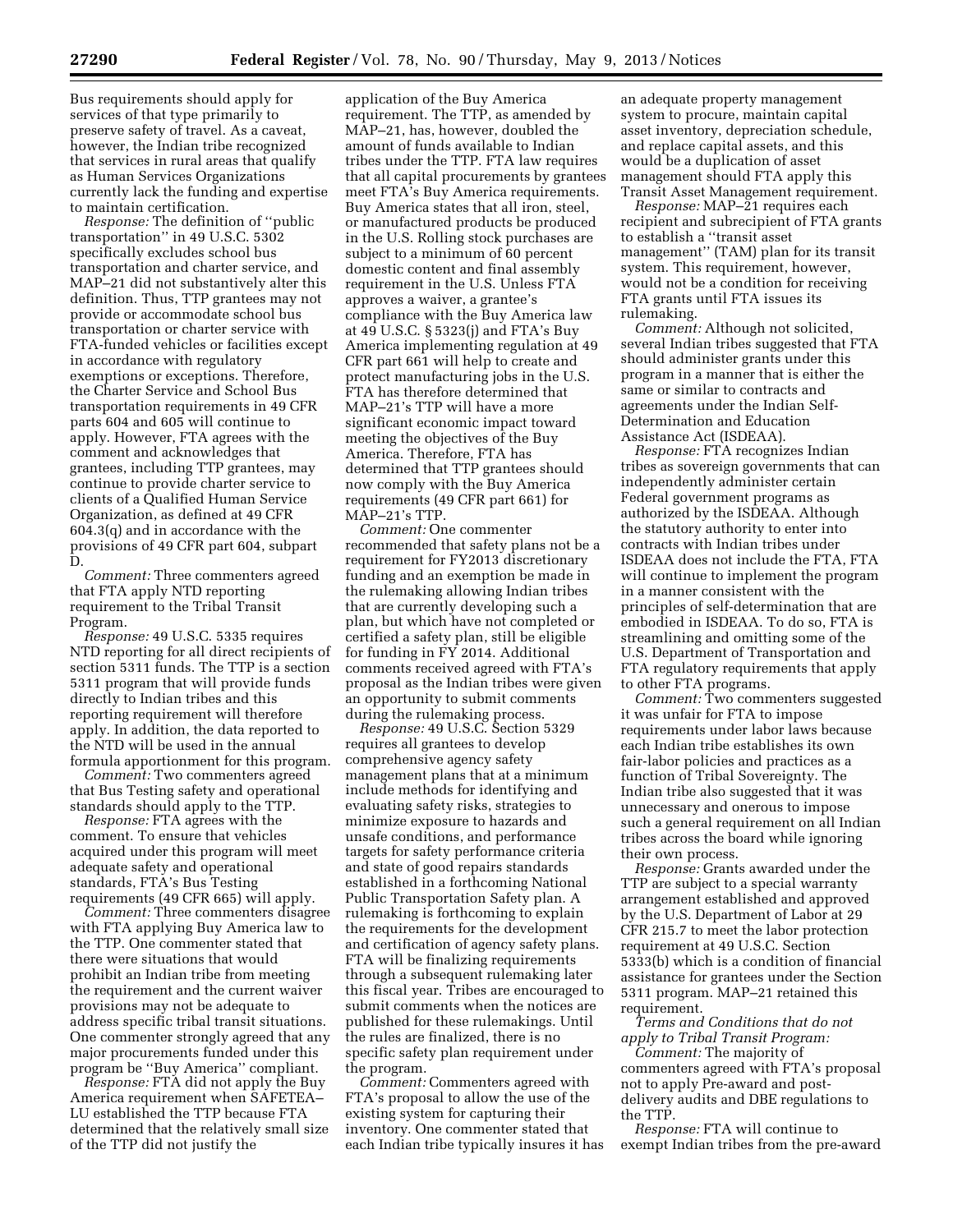and post-delivery audit regulation at 49 CFR part 663 and the Disadvantaged Business Enterprise (DBE) regulation at 49 CFR part 26 under MAP–21.

A comprehensive list and description for all of the statutory and regulatory terms and conditions that will apply to the TTP are set forth in FTA's Master Agreement for the Tribal Transit Program available on FTA's Web site at: *<http://www.fta.dot.gov>*. In addition, as part of their application for grant award, the selected Indian tribes will be required to sign the Certifications.

# **D. Discretionary Funding Opportunity for FY 2013**

FTA is announcing the availability of approximately \$5 million in funding provided by the Public Transportation on Indian Reservations Program (Tribal Transit Program (TTP)). This part of the notice contains a national solicitation for project proposals and includes the selection criteria and program eligibility information for FY 2013 projects, which were developed as a result of the consultation process conducted to date and described earlier in this notice. For FY 2013, FTA anticipates making some exceptions acknowledging this is a transition year for the program and that due to the new formula some tribal recipients that provide transit services are not receiving a formula apportionment. The first is with regards to eligible projects and is described below; the second is regarding the local match that will be required for the discretionary operating and capital requests.

This announcement is available on the FTA Web site at: *[http://](http://www.fta.dot.gov) [www.fta.dot.gov](http://www.fta.dot.gov)*. FTA may announce final selections on the Web site and in the **Federal Register**. Additionally, a synopsis of the funding opportunity will be posted in the FIND module of the government-wide electronic grants Web site at *<http://www.grants.gov>*.

# *1. Overview*

The Tribal Transit Program was established by section 3013 of SAFETEA–LU and modified under Section 5311(j) of MAP–21, Public Law 112–41 (July 6, 2012). MAP–21 amended the Public Transportation on Indian Reservations Program (Tribal Transit Program (TTP)) to consist of a \$25 million formula allocation and a \$5 million discretionary program. The program authorizes direct grants ''under such terms and conditions as may be established by the Secretary'' to Indian tribes for any purpose eligible under FTA's Rural Areas Formula Program, 49 U.S.C. 5311. Approximately \$5 million is available for the Tribal Transit

discretionary allocation in FY 2013 to projects selected pursuant to process described in the following sections.

# *2. Program Purpose*

TTP funds are to be allocated for grants to federally recognized Indian tribes for any purpose eligible under the Section 5311 program. Funds distributed to Indian tribes under the TTP should not replace or reduce funds that Indian tribes receive from States through FTA's Section 5311 program. The competitively selected TTP funds may support planning, capital, and limited operating assistance for tribal public transit services. Specific project eligibility under this competitive allocation is described in Section 3–ii below.

# *3. Program Information*

### i. Eligible Applicants

Eligible applicants include federally recognized Indian tribes or Alaska Native villages, groups, or communities as identified by the U.S. Department of Interior (DOI), Bureau of Indian Affairs (BIA). As evidence of Federal recognition, an Indian tribe may submit a copy of the most up-to-date **Federal Register** Notice published by DOI, BIA: Entities Recognized and Eligible to Receive Service from the United States Bureau of Indian Affairs. To be an eligible recipient, an Indian tribe must have the requisite legal, financial and technical capabilities to receive and administer Federal funds under this program. Applicants must be registered in the System for Award Management (SAM) database (instructions for registration are located under Appendix C) and maintain an active SAM registration with current information at all times during which it has an active Federal award or an application or plan under consideration by FTA.

# ii. Eligible Projects

FTA will award grants to eligible Indian tribes located in non-urbanized, rural areas. Eligible projects include public transportation capital projects for start-ups, replacement or expansion, operating costs for start-ups, and planning. However, FY 2013 will be a transition year for the discretionary program. Exceptions will be made for those Indian tribes who are not receiving a FY 2013 formula apportionment or that only received a Tier 3 allocation. So long as the Indian tribe can demonstrate it provides public transportation, but had not yet reported to the NTD to be included in the FY 2013 formula apportionment, it will be allowed to apply for operating

assistance to continue its operations. Indian tribes who currently do not have existing service are permitted to apply for start-up projects consisting of operating and/or capital funding requests. Indian tribes applying for capital replacement or expansion needs must be able to demonstrate they have a sustainable source of operating funds for the existing or expansion services. The acquisition of public transportation services, including service agreements with private providers of public transportation services will also be eligible. Under the Americans with Disabilities Act of 1990 (ADA), 42 U.S.C. 12101 et seq., public fixed-route operators are required to provide ADA complementary paratransit service to individuals who are unable to use a fixed route due to their disability or a fixed route being inaccessible. Public transportation includes regular, continuing shared-ride surface transportation services that are open to the public or open to a segment of the public defined by age, disability, or low income. Additionally, eligible applicants may apply for planning grants of up to \$25,000 for planning studies.

#### iii. Cost Sharing or Matching

The federal share for projects selected under the TTP discretionary program is up to a 90 percent federal share of project costs, unless the Indian tribe can demonstrate a financial hardship in their application. FTA is interested in the Indian tribe's financial commitment to the proposed project and requests Indian tribes include a description of their financial commitment to the proposed project in the proposal. Sources of local match can be found in Section C–3 of this document.

iv. Proposal Content (All Applicants Must Completely Respond to Items in This Section To Be Considered for TTP Funding) Funding Sources That Are Available To Support Public Transportation Service

# a. Proposal Submission Process

FTA requires all project proposals be submitted electronically through *[http://](http://www.GRANTS.GOV) [www.GRANTS.GOV](http://www.GRANTS.GOV)* by 11:59 p.m. EDT on July 8, 2013. Mail and fax submissions will not be accepted. A complete proposal submission will consist of at least two files: (1) The SF 424 Mandatory form (downloaded from GRANTS.GOV) and (2) the Tribal Transit supplemental form found on the FTA Web site at *[http://www.fta.dot.gov/](http://www.fta.dot.gov/tribaltransit)  [tribaltransit](http://www.fta.dot.gov/tribaltransit)*. The Tribal Transit supplemental form provides guidance and a consistent format for applicants to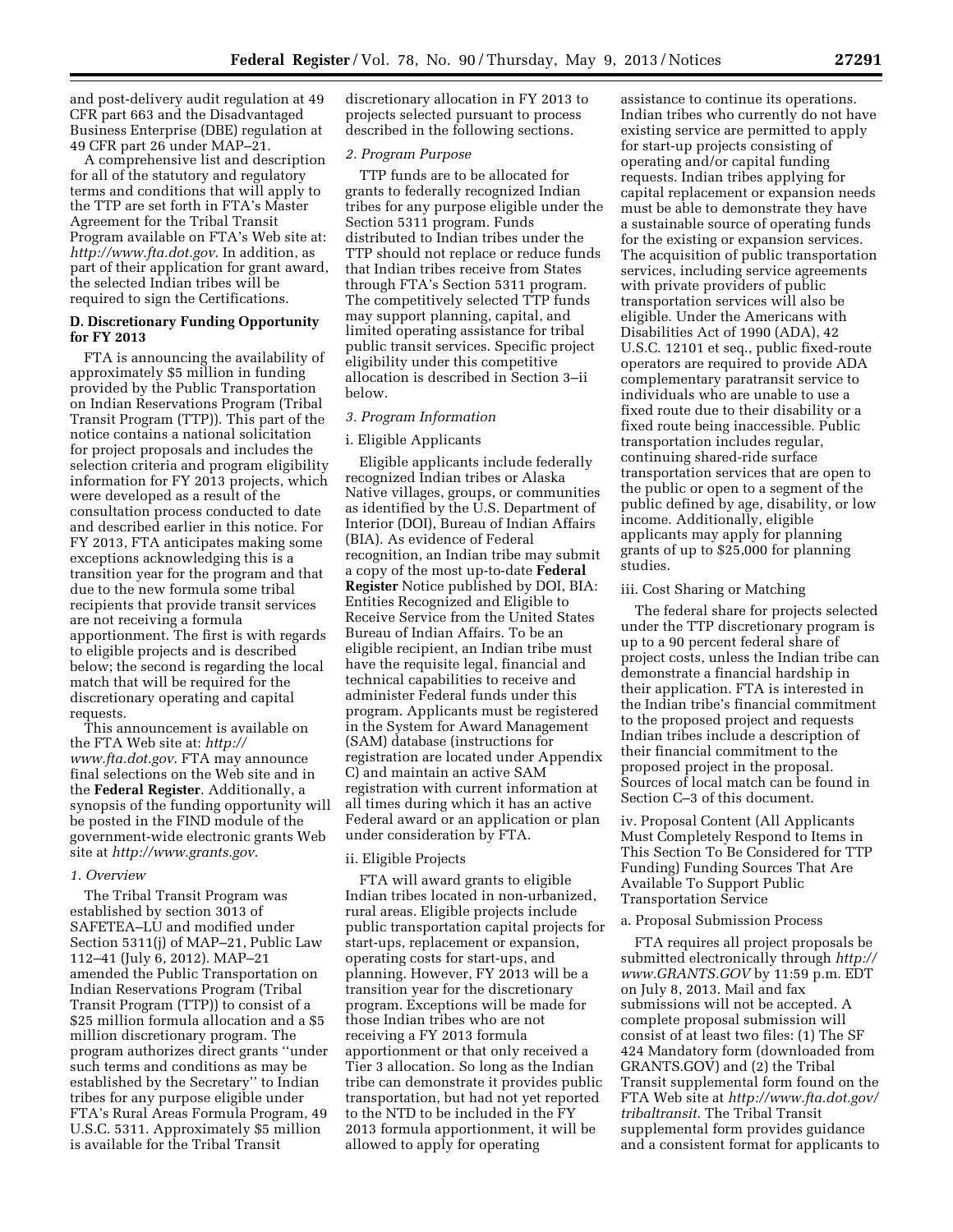respond to the criteria outlined in this Notice of Funding Availability (NOFA). Once completed, the applicant must place the supplemental form in the attachments section of the SF 424 Mandatory form. Applicants must use the supplemental form designated for TTP and attach the form to their submission in GRANTS.GOV, to complete the application process. A proposal submission may contain additional supporting documentation as attachments. Within 24–48 hours after submitting an electronic application, the applicant should receive three email messages from GRANTS.GOV: (1) Confirmation of successful transmission to GRANTS.GOV; (2) confirmation of successful validation by GRANTS.GOV; and (3) confirmation of successful validation by FTA. If the applicant does not receive confirmations of successful validation and instead receives a notice of failed validation or incomplete materials, the applicant must address the reason for the failed validation or incomplete materials, as described in the notice, and resubmit the proposal before the submission deadline. If making a resubmission for any reason, the applicant must include all original attachments regardless of which attachments are updated and check the box on the supplemental form indicating this is a resubmission.

Complete instructions on the application process can be found at *<http://www.fta.dot.gov/tribaltransit>*. Important: FTA urges applicants to submit their project proposals at least 72 hours prior to the due date to allow time to receive the validation message and to correct any problems that may have caused a rejection notification. FTA will not accept submissions after the stated submission deadline. GRANTS.GOV scheduled maintenance and outage times are announced on the GRANTS.GOV Web site *[http://](http://www.GRANTS.GOV) [www.GRANTS.GOV](http://www.GRANTS.GOV)*. The deadline will not be extended due to scheduled maintenance or outages.

Applicants may submit one proposal for each project or one proposal containing multiple projects. Applicants submitting multiple projects in one proposal must be sure to clearly define each project by completing a supplemental form for each project. Additional supplemental forms must be added within the proposal by clicking the ''add project'' button in Section II of the supplemental form.

Information, such as applicant name, Federal amount requested, description of areas served, and other information may be requested in varying degrees of detail on both the SF 424 form and supplemental form. Applicants must fill in all fields unless stated otherwise on the forms. Applicants should use both the ''Check Package for Errors'' and the ''Validate Form'' validation buttons on both forms to check all required fields on the forms, and ensure that the Federal and local amounts specified are consistent. The following information MUST be included on the SF 424 and supplemental forms for all requests for TTP funding:

# b. Proposal Information

1. Name of Federally-recognized tribe and, if appropriate, the specific tribal agency submitting the application.

2. Dun and Bradstreet (D&B) Data Universal Numbering System (DUNS) number if available. (Note: If selected, applicant will be required to provide DUNS number prior to grant award).

3. Contact information including: Contact name, title, address, congressional district, fax and phone number, and email address if available.

4. Description of public transportation services including areas currently served by the tribe, if any.

5. Name of person(s) authorized to apply on behalf of the tribe (attach a signed transmittal letter) must accompany the proposal.

#### c. Project Information

# 1. Project Description

Indicate the category for which funding is requested; i.e., project type: Capital, operating or planning and then indicate the project purpose; i.e., startup, expansion or replacement. Provide a summary description of the proposed project and how it will be implemented (e.g., number and type of vehicles, routes, service area, schedules, type of services, fixed route or demand responsive), route miles (if fixed route), ridership numbers (actual if an existing system, estimated if a new system), major origins and destinations, population served, and whether the tribe provides the service directly or contracts for services and how vehicles will be maintained.

### 2. Project Timeline

Include significant milestones such as date of contract for purchase of vehicle(s), actual or expected delivery date of vehicles; facility project phases (e.g., NEPA compliance, design, construction); or dates for completion of planning studies. If applying for operational funding for new services, indicate the period of time funds are used to operate the system (e.g. one year). This section should also include any significant dates for expected tribal council approvals for the projects, if applicable.

# 3. Budget

Include a detailed budget including the Federal amount requested for each purpose for which funds are sought and any funding from other sources that will be provided. An Indian tribe may allow up to fifteen percent of capital activities of the grant award for specific projectrelated planning and administration and the indirect costs rate may not exceed ten percent (if necessary add as an attachment) of the total request.

#### 4. Technical, Legal, Financial Capacity

Indian tribes must be able to demonstrate adequate capacity in technical, legal and financial areas to be considered for funding. Every proposal MUST describe the Indian tribe's technical, legal, and financial capacity to implement the proposed project.

i. Technical Capacity: Provide examples of the Indian tribe's management of other Federal projects, including previously funded FTA projects and/or similar types of projects for which funding is being requested. Describe the resources the Indian tribe has to implement the proposed transit project.

ii. Legal Capacity: Provide documentation or other evidence to show that the applicant is a federally recognized Indian tribe and has an authorized representative to execute legal agreements with FTA on behalf of the Indian tribe. If applying for capital or operating funds, identify whether the Indian tribe has appropriate Federal or State operating authority.

iii. Financial Capacity: Identify whether the Indian tribe has adequate financial systems in place to receive and manage a Federal grant. Describe the Indian tribe's financial systems and controls. Describe other sources of funds the Indian tribe manages and describe the long-term financial capacity to maintain the proposed or existing transit services.

v. Evaluation Criteria Operating and Capital Assistance Requests

Applications will be grouped into their respective category for review and scoring purposes. Applicants must address criteria in Sections *a–e* for operating and capital requests. Applicants applying for planning grants must address evaluation criteria in Section *f.* 

# a. Planning and Local/Regional Prioritization

In this section, the applicant should describe how the proposed project was developed and demonstrate that there is a sound basis for the project and that the applicant is ready to implement the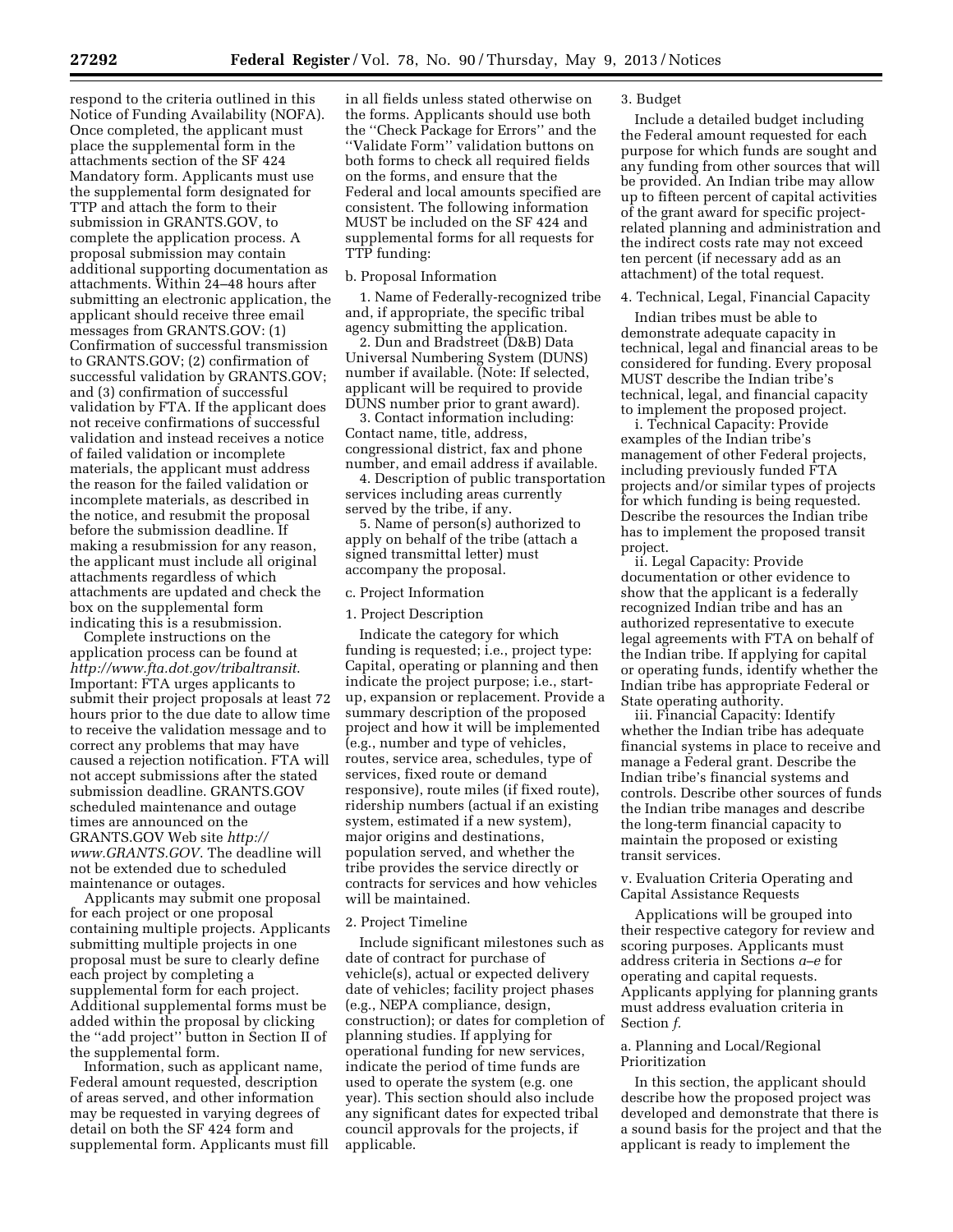project if funded. Information may vary depending upon how the planning process for the project was conducted and what is being requested. Planning and local/regional prioritization should consider and address the following areas:

1. Describe the planning document and/or the planning process conducted to identify the proposed project.

2. Provide a detailed project description including the proposed service, vehicle and facility needs, and other pertinent characteristics of the proposed or existing service implementation.

3. Identify existing transportation services in and near the proposed service area and document in detail, whether the proposed project will provide opportunities to coordinate service with existing transit services, including human service agencies, intercity bus services, or other public transit providers.

4. Discuss the level of support by the community and/or tribal government for the proposed project.

5. Describe how the mobility and client-access needs of tribal human service agencies were considered in the planning process.

6. Describe what opportunities for public participation were provided in the planning process and how the proposed transit service or existing service has been coordinated with transportation provided for the clients of human service agencies, with intercity bus transportation in the area, or with any other rural public transit providers.

7. Describe how the proposed service complements rather than duplicates any currently available services.

8. Describe the implementation schedule for the proposed project, including period, staffing, and procurement.

9. Describe any other planning or coordination efforts that not mentioned above.

# b. Project Readiness

In this section, the applicant should describe the extent to which the project is ready to implement. This will involve assessing whether:

1. Project is a Categorical Exclusion (CE) or the required environmental work has been initiated or completed for construction projects requiring an Environmental Assessment (EA) or Environmental Impact Statement (EIS) under, among others, the National Environmental Policy Act of 1969, as amended.

2. Project implementation plans are complete, including initial design of facilities projects.

3. Project funds can be obligated and the project can be implemented quickly, if selected.

4. Applicant demonstrates the ability to carry out the proposed project successfully.

c. Demonstration of Need

FTA will evaluate each project to determine its needs for resources. In addition to the project-specific criteria, this will include evaluating the project's impact on service delivery and whether the project represents a one-time or periodic need that cannot reasonably be funded from the FTA program formula allocations or State and/or local resources. In this section, the proposal should demonstrate the transit needs of the Indian tribe and discuss how the proposed transit improvements or the new service will address the identified transit needs. Proposals should include information such as destinations and services not currently accessible by transit, needs for access to jobs or health care, special needs of seniors and individuals with disabilities, incomebased community needs, or other mobility needs. If an applicant received a planning grant in previous fiscal years, it should indicate the status of the planning study and how the proposed project relates to that study.

Capital expansion or replacement projects should also address the following in the proposal. If the proposal is for capital funding associated with an expansion or expanded service, the applicant should describe how current or growing demand for the service necessitates the expansion (and therefore, more capital) and/or the degree to how the project is addressing a current capacity constraint. Capital replacement projects should include information about the age, condition, and performance of the asset to be replaced by the proposed project and/or how the replacement may be necessary to maintain the transit system in a state of good repair.

### d. Demonstration of Benefits

In this section, proposals should identify expected or, in the case of existing service, achieved, project benefits. Possible examples include increased or sustained ridership and daily trips, improved service, improved operations and coordination, increased reliability, and economic benefits to the community. Benefits can be demonstrated by identifying the population of tribal members and nontribal members in the proposed project

service area and estimating the number of daily one-way trips the proposed transit service will provide or the actual number of individual riders and trips on existing service. There may be many other, less quantifiable, benefits to the Indian tribe and surrounding community from the proposed project. Applicants should document, explain, or show the benefits in whatever format is reasonable to present them. Based on the information provided, proposals will be rated based on four factors:

1. Will the project improve transit efficiency or increase ridership?

2. Will the project improve or maintain mobility for the Indian tribe?

3. Will the project improve or maintain access to important destinations and services?

4. Are there other qualitative benefits?

e. Financial Commitment and Operating Capacity

In this section, the proposal should identify the source of local match (10 percent is required for all operating and capital projects), and any other funding sources used by the Indian tribe to support proposed transit services, including human service transportation funding, Indian Reservation Roads, or other FTA programs. If requesting the local match to be waived based on financial hardship, the applicant must submit budgets and sources of other revenue to demonstrate hardship. If applicable, the applicant should also describe how prior year TTP funds have been spent to date to support the service. Additionally, Indian tribes applying for operating of new services should provide a sustainable funding plan that demonstrates how it intends to maintain operations.

The proposal should describe any other resources the Indian tribe will contribute to the project, including inkind contributions, commitments of support from local businesses, donations of land or equipment, and human resources, and describe to what extent the new project or funding for existing service leverages other funding. Based upon the information provided, the proposals will be rated on the extent to which the proposal demonstrates that:

1. TTP Funding does not replace existing funding.

1. The Indian tribe will provide nonfinancial support to the project;

2. Indian tribe's ability to demonstrate a sustainable funding plan; and

3. Project funds are used in coordination with other services for efficient utilization of funds.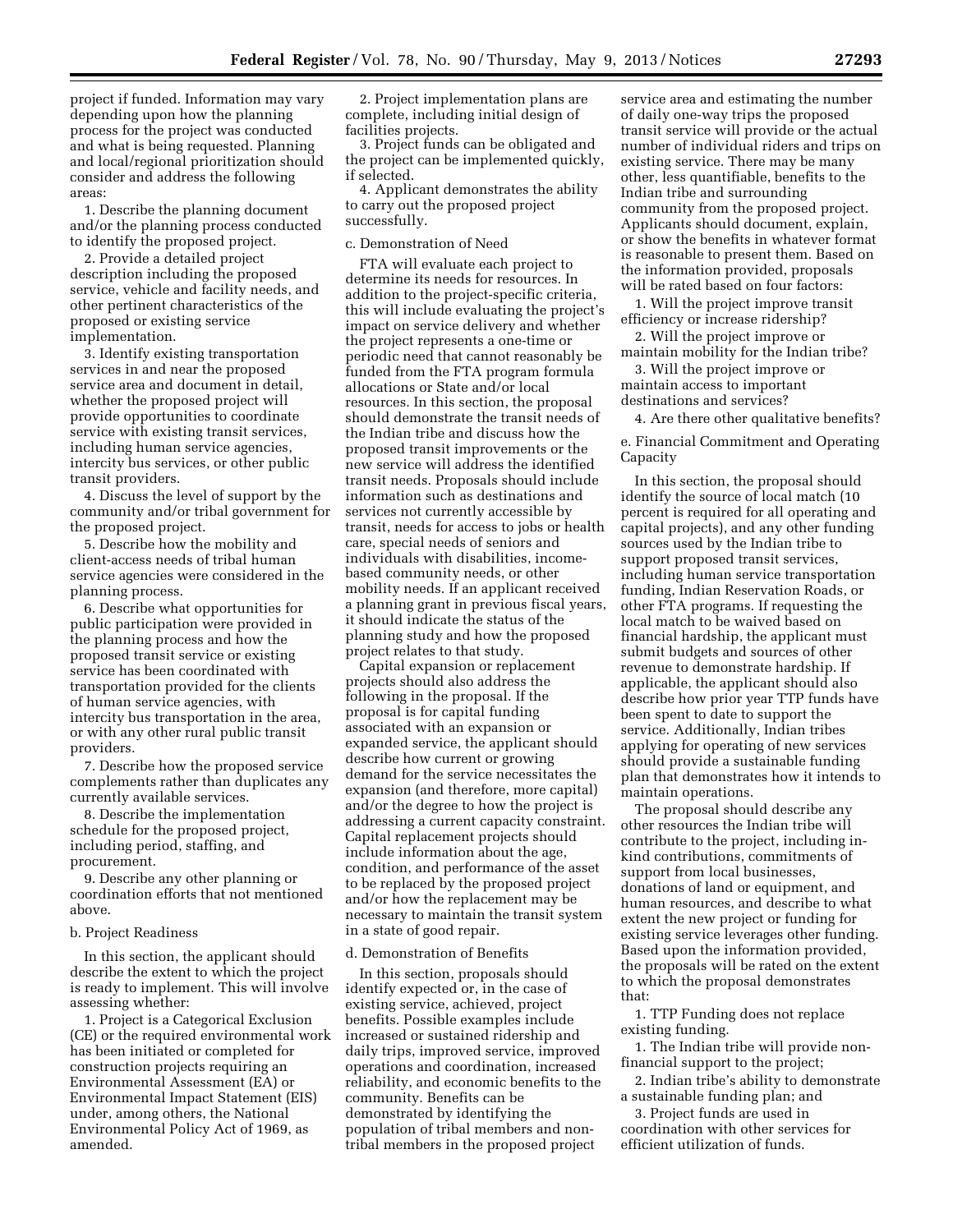f. Evaluation Criteria for Planning Proposals

For planning grants, the proposal should describe, in no more than three pages, the need for and a general scope of the proposed study. The proposal should also address the following:

1. What the tribes' long-term commitment to transit is?

2. How the proposed study will be implemented and/or further tribal transit.

#### vi. Review and Selection Process

A technical evaluation committee will review proposals under the project evaluation criteria. Members of the technical evaluation committee and other involved FTA staff reserve the right to screen and rate the applications it receives and to seek clarification from any applicant about any statement in its application that FTA finds ambiguous and/or request additional

documentation to be considered during

the evaluation process to clarify information contained within the proposal. After consideration of the findings of the technical evaluation committee, the FTA Administrator will determine the final selection and amount of funding for each project. Geographic diversity and the applicant's receipt and management of other discretionary awards may be considered in FTA's award decisions. FTA expects to announce the selected projects and notify successful applicants by September 2013. Once successful applicants are announced, they will work with the appropriate Regional office to develop a grant application consistent with the selected proposal in FTA's Transportation Electronic Award Management System (TEAM).

# *4. Technical Assistance and Other Program Information*

This program is not subject to Executive Order 12372,

TECHNICAL ASSISTANCE CONTACTS

''Intergovernmental Review of Federal Programs.'' FTA will consider applications for funding only from eligible recipients for eligible projects listed in Section 3–ii. Due to funding limitations, applicants that are selected for funding may receive less than the amount requested. Complete applications must be submitted through GRANTS.GOV by July 8, 2013.

Applicants may receive technical assistance for application development by contacting their FTA regional tribal liaison, or the National Rural Transportation Assistance Program office (Appendix B). Contact information for FTA's regional offices can be found on FTA's Web site at *[www.fta.dot.gov](http://www.fta.dot.gov)*. A list of FTA regional Tribal Liaisons are included in Appendix A.

### **Peter Rogoff,**

*Administrator.* 

**Appendix B** 

| Alaska Tribal Technical Assistance Program, Kim Williams, University<br>of Alaska, Fairbanks, P.O. Box 756720, Fairbanks, AK 99775-6720,<br>(907) 842-2521, (907) 474-5208, williams@nushtel.net, http://com-<br>munity.uaf.edu/~alaskattac, Service area: Alaska.                                                                                                                                                                                                                                                                                | Northern Plains Tribal Technical Assistance Program, Dennis Trusty,<br>United Tribes Technical College, 3315 University Drive, Bismarck,<br>58504, (701) 255-3285 ext. 1262, (701) 530-0635,<br>ND -<br>http://www.uttc.edu/forum/ttap/ttap.asp.<br>nddennis@hotmail.com,<br>Service area: Montana (Eastern), Nebraska (Northern), North Da-<br>kota, South Dakota, Wyoming. |
|---------------------------------------------------------------------------------------------------------------------------------------------------------------------------------------------------------------------------------------------------------------------------------------------------------------------------------------------------------------------------------------------------------------------------------------------------------------------------------------------------------------------------------------------------|------------------------------------------------------------------------------------------------------------------------------------------------------------------------------------------------------------------------------------------------------------------------------------------------------------------------------------------------------------------------------|
| National Indian Justice Center, Raquelle Myers, 5250 Aero Drive,<br>Santa Rosa, CA 95403, (707) 579-5507 or (800) 966-0662, (707)<br>579-9019, nijc@aol.com, http://www.nijc.org/ttap.html, Service area:<br>California, Nevada.                                                                                                                                                                                                                                                                                                                  | Northwest Tribal Technical, Assistance Program, Richard A. Rolland,<br>Eastern Washington University, Department of Urban Planning, Pub-<br>lic & Health Administration, 216 Isle Hall, Cheney, WA 99004, (800)<br>583-3187, (509) 359-7485, rrolland@ewu.edu, http://www.ewu.edu/<br>TTAP/, Service area: Idaho, Montana, (Western), Oregon, Wash-<br>ington.               |
| Tribal Technical Assistance Program at Colorado State University,<br>Ronald Hall, Rockwell Hall, Room 321, Colorado State University,<br>Fort Collins, CO 80523-1276, (800) 262-7623, (970) 491-3502, ron-<br>ald.hall@colostate.edu, http://ttap.colostate.edu/, Service area: Ari-<br>zona, Colorado, New, Mexico, Utah.                                                                                                                                                                                                                        | Tribal Technical Assistance Program at Oklahoma State University,<br>James Self, Oklahoma State University, 5202 N. Richmond Hills<br>Road, Stillwater, OK 74078-0001, (405) 744-6049, (405) 744-7268,<br>jim.self@okstate.edu, http://ttap.okstate.edu/, Service area: Kansas,<br>Nebraska, (Southern), Oklahoma, Texas.                                                    |
| Tribal Technical Assistance Program (TTAP), Bernie D. Alkire, 301–E<br>Dillman Hall, Michigan Technological University, 1400 Townsend<br>Drive, Houghton, MI 49931-1295, (888) 230-0688, (906) 487-1834,<br>balkire@mtu.edu, http://www.ttap.mtu.edu/, Service area: Alabama,<br>Arkansas, Connecticut, Delaware, Florida, Georgia, Illinois, Indiana,<br>Iowa, Kentucky, Louisiana, Maine, Maryland, Massachusetts, Michi-<br>gan, Minnesota, Mississippi, Missouri, New Hampshire, New Jersey,<br>New York, North Carolina, Ohio, Pennsylvania. | National RTAP (National Rural Transit Assistance Program), Contact:<br>Patti Monahan, National RTAP, 5 Wheeling Ave., Woburn, MA<br>01801, (781) 404-5015 (Direct), (781) 895-1122 (Fax), (888) 589-<br>6821 (Toll Free), pmonahan@nationalrtap.org, www.nationalrtap.org                                                                                                    |
| Community Transportation Association of America, The Resource Cen-<br>ter-800-891-0590, http://www.ctaa.org/.                                                                                                                                                                                                                                                                                                                                                                                                                                     |                                                                                                                                                                                                                                                                                                                                                                              |

### **Appendix C**

#### **Registering in SAM and Grants.Gov**

Registration in Brief:

Registration takes approximately 3–5 business days, please allow 4 weeks for completion of all steps.

In order to apply for a grant, you and/or your organization must first complete the registration process in Grants.gov. The registration process for an Organization or an

Individual can take between three to five business days or as long as four weeks if all steps are not completed in a timely manner. So please register in Grants.gov early.

The Grants.gov registration process ensures that applicants for Federal Funds have the basic prerequisites to apply for and to receive federal funds. Applicants for FTA discretionary funds must:

• Have a valid DUNS number

• Have a current registration in SAM (formerly CCR)

• Register and apply in Grants.gov The required registration steps are described in greater detail on Grants.gov Web site. The following is a link to a helpful checklist and explanations published by Grants.gov to assist applicants: Organization Registration Checklist. If you have not recently applied for federal funds, we recommend that you initiate your search,